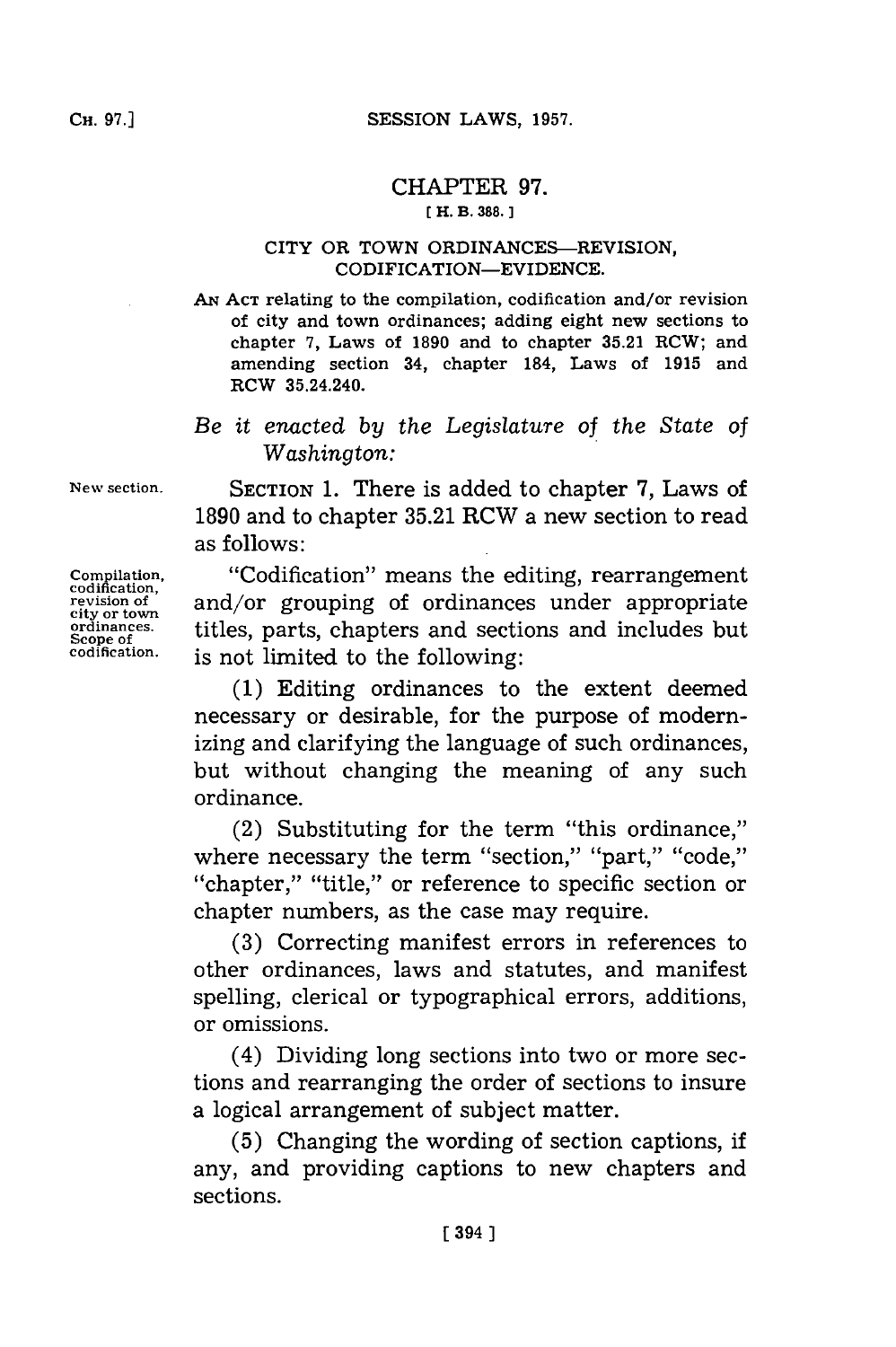**(6)** Striking provisions manifestly obsolete and eliminating conflicts and inconsistencies so as to give effect to the legislative intent.

SEC. 2. There is added to chapter 7, Laws of 1890 New section. and to chapter **35.21** RCW a new section to read as **follows:**

Any city or town may prepare or cause to be **Authorized.** prepared a codification of its ordinances.

SEC. 3. There is added to chapter 7, Laws of 1890 New section. and to chapter **35.21** RCW a new section to read as **follows:**

Any city or town having heretofore prepared or Adoption as caused to be prepared, or now preparing or causing **of city.** to be prepared, or that hereafter prepares or causes to be prepared, a codification of its ordinances may adopt such codification **by** enacting an ordinance adopting such codification as the official code of the city, provided the procedures and requirements of this act are complied with.

SEc. 4. There is added to chapter **7,** Laws of **1890 New section.** and to chapter **35.21** RCW a new section to read as **follows:**

When a city or town codifies its ordinances, it  $\frac{\text{Filing}}{\text{of filing}}$ . Notice shall file a typewritten or printed copy of such codification in the office of the city or town clerk. After the first reading of the title of the adopting ordinance and of the title of the code to be adopted thereby, the legislative body of the city or town shall schedule a public hearing thereon. Notice of the hearing shall be published once not more than fifteen nor less than ten days prior to the hearing in the official newspaper of the city published in such city or town, indicating that its ordinances have been compiled, or codified and that a copy of such compilation or codification is on file in the city or town clerk's office for inspection. If there is no official newspaper, then the notice shall be published in some other news-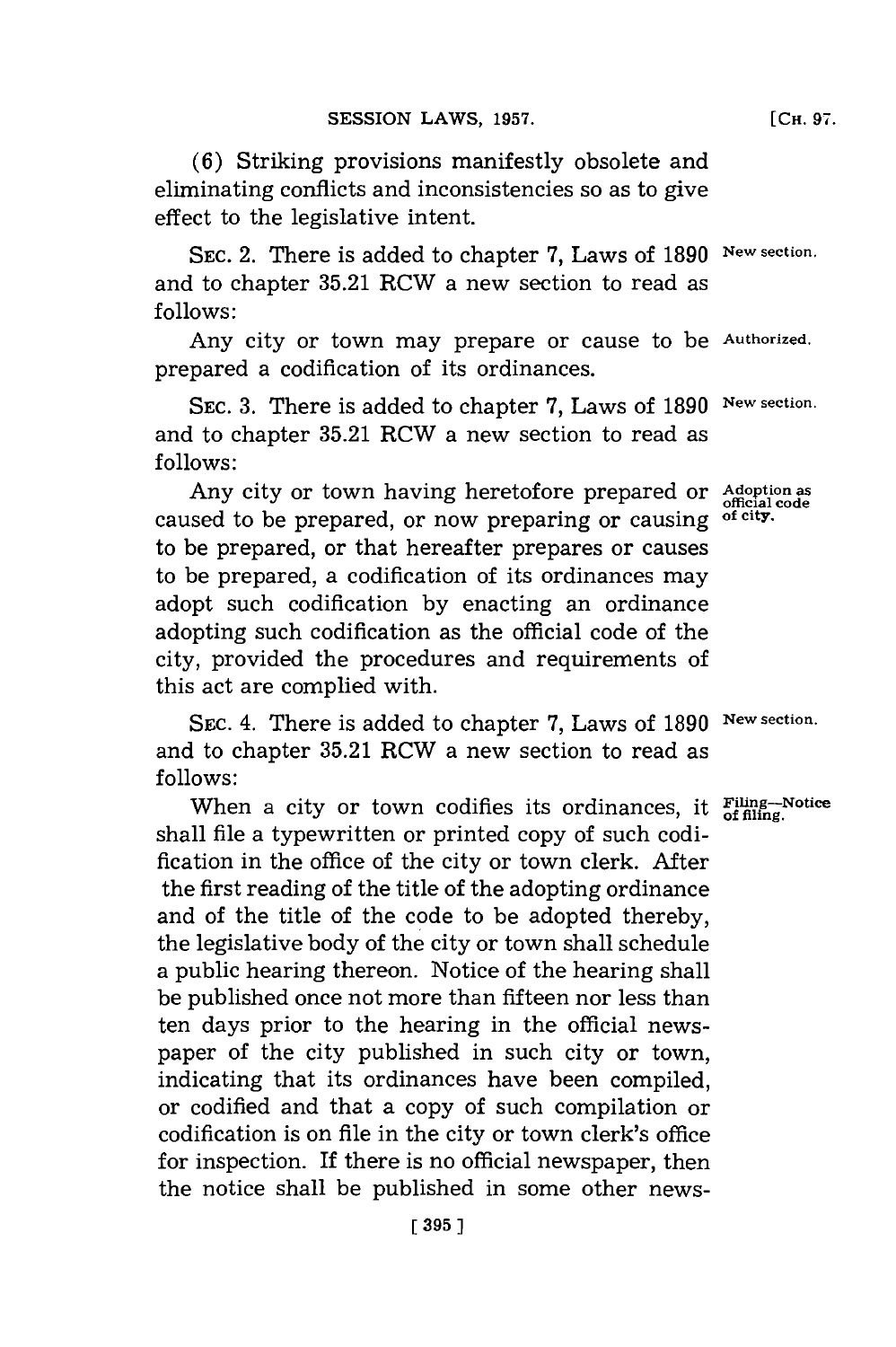paper published in the city or town, and if there is no newspaper published in the city or town, then it shall be published or posted in at least three public places in such city or town as the city or town legislative body may direct. The notice shall state the time and place of the hearing.

**New section.** SEC. **5.** There is added to chapter **7,** Laws of **1890** and to chapter **35.21** RCW a new section to read as **follows:**

Adopting **After** the hearing, the legislative body may amend, adopt, or reject the adopting ordinance in the same manner in which it is empowered to act in the case of other ordinances. Upon the enactment of such adopting ordinance, the codification shall be the official code of ordinances of the city or town.

**New section.**

**SEC. 6.** There is added to chapter **7,** Laws of **1890** and to chapter **35.21** RCW a new section to read as **follows:**

**Copies as proof of ordinance.** Copies of such codes in published form shall be received without further proof as the ordinances of permanent and general effect of the city or town in all courts and administrative tribunals of this state.

**New section.**

**Adoption of**

**Proviso.**

**SEC. 7.** There is added to chapter **7,** Laws of **1890** and to chapter **35.21** RCW a new section to read as **follows:**

**new material.** New material shall be adopted **by** the city or town legislative body as separate ordinances prior to the inclusion thereof in such codification: *Provided,* That any ordinance amending the codification shall set forth in full, the section or sections of the codification being amended, and this shall constitute a sufficient compliance with any statutory or charter requirement that no ordinance or any section thereof shall be revised or amended unless the new ordinance sets forth the revised ordinance or amended section in full.